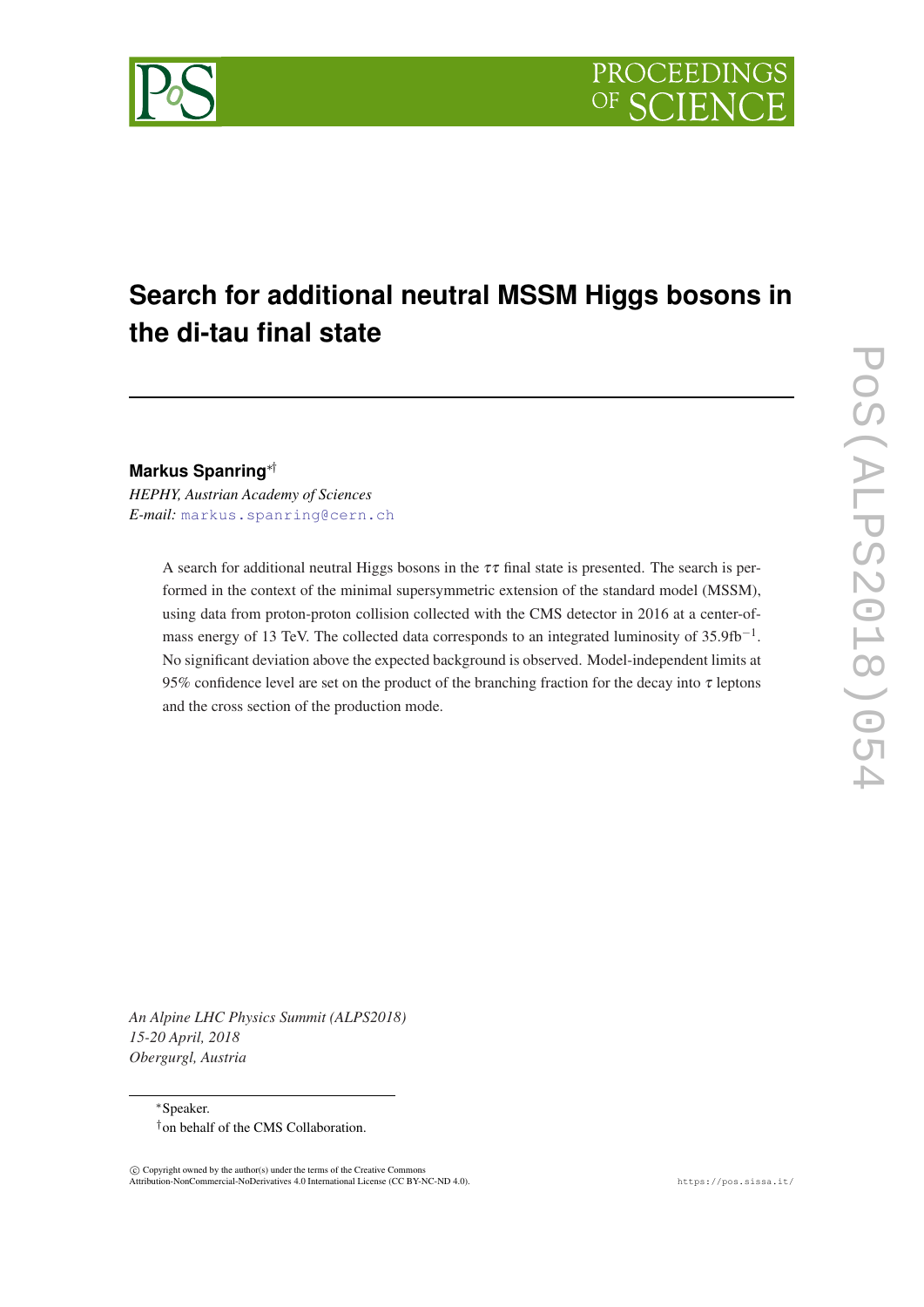## 1. Introduction

The discovery of a Higgs boson by the ATLAS and CMS experiments in 2012 [1–3] provided evidence that spontaneous symmetry breaking may indeed be realized in nature as proposed by the Brout-Englert-Higgs mechanism. However, the standard model (SM) is known not to be complete and a number of favoured beyond the standard model (BSM) theories include an extended Higgs sector.

The minimal supersymmetric extension of the standard model (MSSM) contains two scalar doublets that result in five physical Higgs bosons: two charged Higgs bosons  $H^{\pm}$ , two neutral scalar Higgs bosons h and H and one neutral pseudoscalar A. It is conventional to make use of the notation  $\phi$  to represent any one of the three neutral Higgs bosons,  $\phi = h, H, A$ .

At tree-level in the MSSM, the masses of these five Higgs bosons and their mixing can be expressed in terms of the gauge boson masses and two additional parameters, which can be chosen as the mass of the pseudoscalar A and the ratio of the vacuum expectation values of the neutral components of the two Higgs doublets

$$
\tan \beta = \frac{\langle H_u^0 \rangle}{\langle H_d^0 \rangle} = \frac{v_u}{v_d}.\tag{1.1}
$$

At leading-order (LO), the coupling to down-type fermions is enhanced by  $\tan \beta$  with respect to the expectation for an SM Higgs boson of the same mass. This leads to two effects: enhanced rate of decays into  $\tau$  leptons, and a second dominant production mode, b associated production.

The presented results of a search for additional heavy Higgs bosons in the context of the MSSM [4] are based on the 2016 pp collision data, taken at a center-of-mass energy of 13 TeV by the CMS experiment, and corresponding to an integrated luminosity of 35.9 fb<sup>-1</sup>. Four different  $\tau\tau$  signatures are studied, e $\mu$ , e $\tau_h$ ,  $\mu \tau_h$  and  $\tau_h \tau_h$ , where  $\tau_h$  denotes a hadronically decaying  $\tau$ . For this analysis the most significant backgrounds are estimated from data, by using new techniques with respect to the previous publication by CMS [5].

The results are interpreted in the context of the MSSM with different benchmark scenarios and also in a model independent way, in terms of upper limits on the cross section times branching fraction  $\sigma\mathscr{B}(\phi\to\tau\tau)$ .

### 2. Analysis strategy

#### 2.1 Categorization

In this analysis the four most sensitive final states,  $e\mu$ ,  $e\tau_h$ ,  $\mu\tau_h$ , and  $\tau_h\tau_h$ , are exploited. To further increase the sensitivity all selected events are further categorized: events with at least one jet passing the b tagging requirement are combined into a global b-tag category. This category is designed to target the production of the Higgs boson in association with b quarks. All other events are added to a global no b-tag category.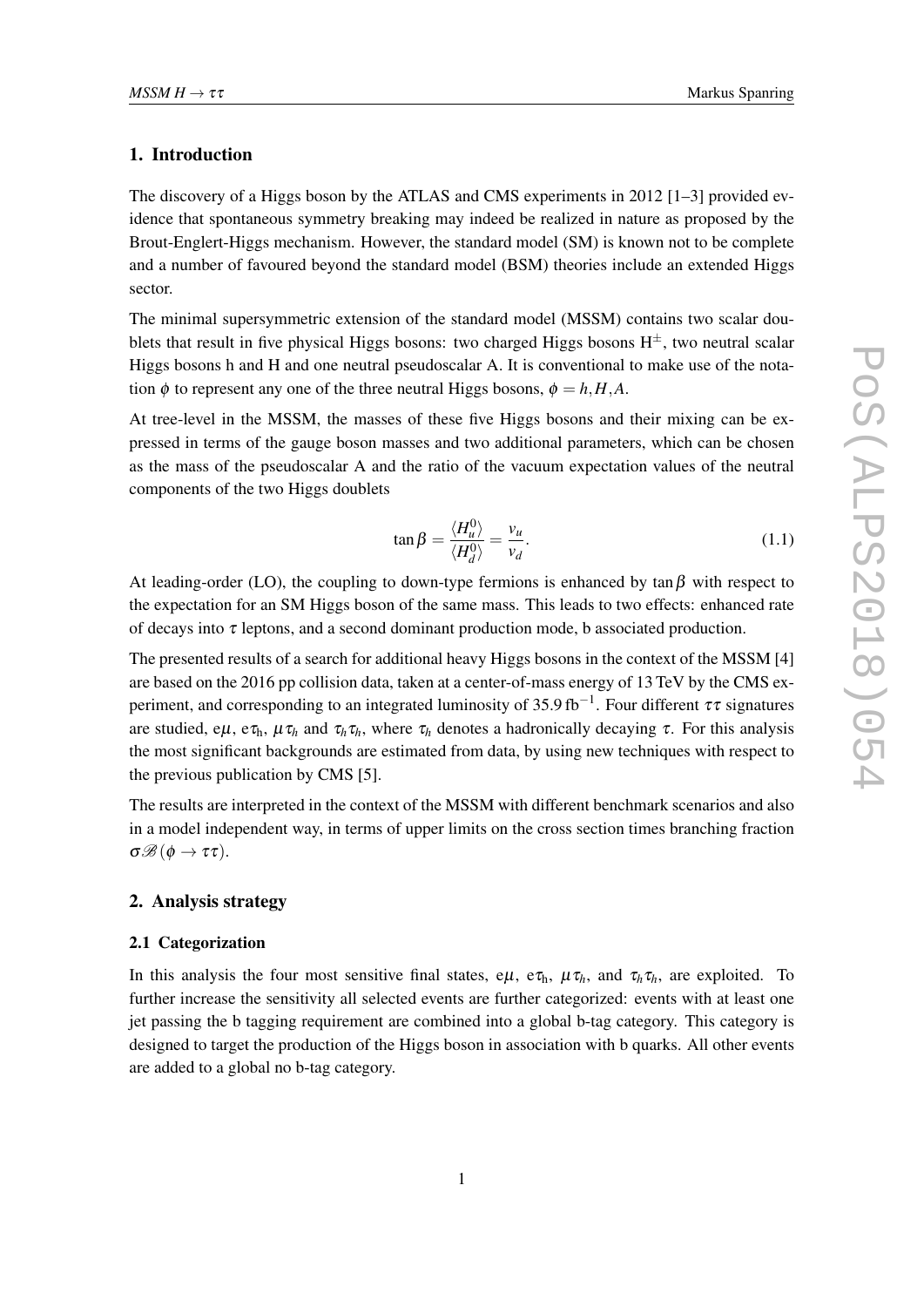In the  $e\mu$  final state each event category is further split into three subcategories based on the quantity  $D_{\zeta}$  [6] defined as

$$
D_{\zeta} = p_{\zeta}^{\text{miss}} - 1.85 p_{\zeta}^{\text{vis}}; \qquad p_{\zeta}^{\text{miss}} = \vec{p}_{\text{T}}^{\text{miss}} \hat{\zeta}; \qquad p_{\zeta}^{\text{vis}} = (\vec{p}_{\text{T}}^{\text{e}} + \vec{p}_{\text{T}}^{\mu}) \hat{\zeta}, \tag{2.1}
$$

where  $\vec{p}_{\rm T}^{\text{e}(\mu)}$  $_{\rm T}^{\rm e(\mu)}$  corresponds to the transverse momentum vector of the electron (muon) and  $\hat{\zeta}$  to the bisectional direction between the electron and the muon in the transverse plane. The categories are defined as low- $D_{\zeta}$ , medium- $D_{\zeta}$  and high- $D_{\zeta}$  (Fig. 1 left). The expected signal, for all masses tested, is mostly located in the medium- $D_{\zeta}$  subcategory.

In the  $e\tau_h$  ( $\mu\tau_h$ ) final state each global event category is further split into two subcategories based on the transverse mass of the electron (muon):

$$
m_{\rm T}^{e(\mu)} = \sqrt{2p_{\rm T}^{e(\mu)}p_{\rm T}^{\rm miss} \cdot (1 - \cos \Delta \phi)}.
$$
 (2.2)

In Eq. (2.2)  $p_{\rm T}^{e(\mu)}$  $T<sup>e</sup>(\mu)$  refers to the *p*<sub>T</sub> of the electron (muon) and  $\Delta \phi$  to the difference in the azimuthal angle between the electron (muon) and  $p_T^{\text{miss}}$ . The categories are defined as tight- $m_T$  and loose- $m_T$ (Fig. 1 right) where the bulk of the signal events, particularly for the low-mass hypotheses, lie in the tight- $m<sub>T</sub>$  subcategory. The loose- $m<sub>T</sub>$  category has been added to increase the signal acceptance for mass hypotheses of  $m_{A,H} > 700 \,\text{GeV}$ .

In combination this leads to 16 event categories entering the statistical analysis, complemented by three background control regions, used for normalization of dominant backgrounds estimated from simulation.



Figure 1: Observed and expected distributions of (left)  $D_{\zeta}$  in the e $\mu$  final state and (right)  $m_{\rm T}^{\mu}$  in the  $\mu \tau_h$ final state. The dashed vertical lines indicate the definition of the subcategories in each final state. The label "jet  $\rightarrow \tau_h$ " indicates events with jets misidentified as hadronic  $\tau$  lepton decays, e.g. W+jets events, which are estimated from data as described in Section [2.2](#page-3-0) [4].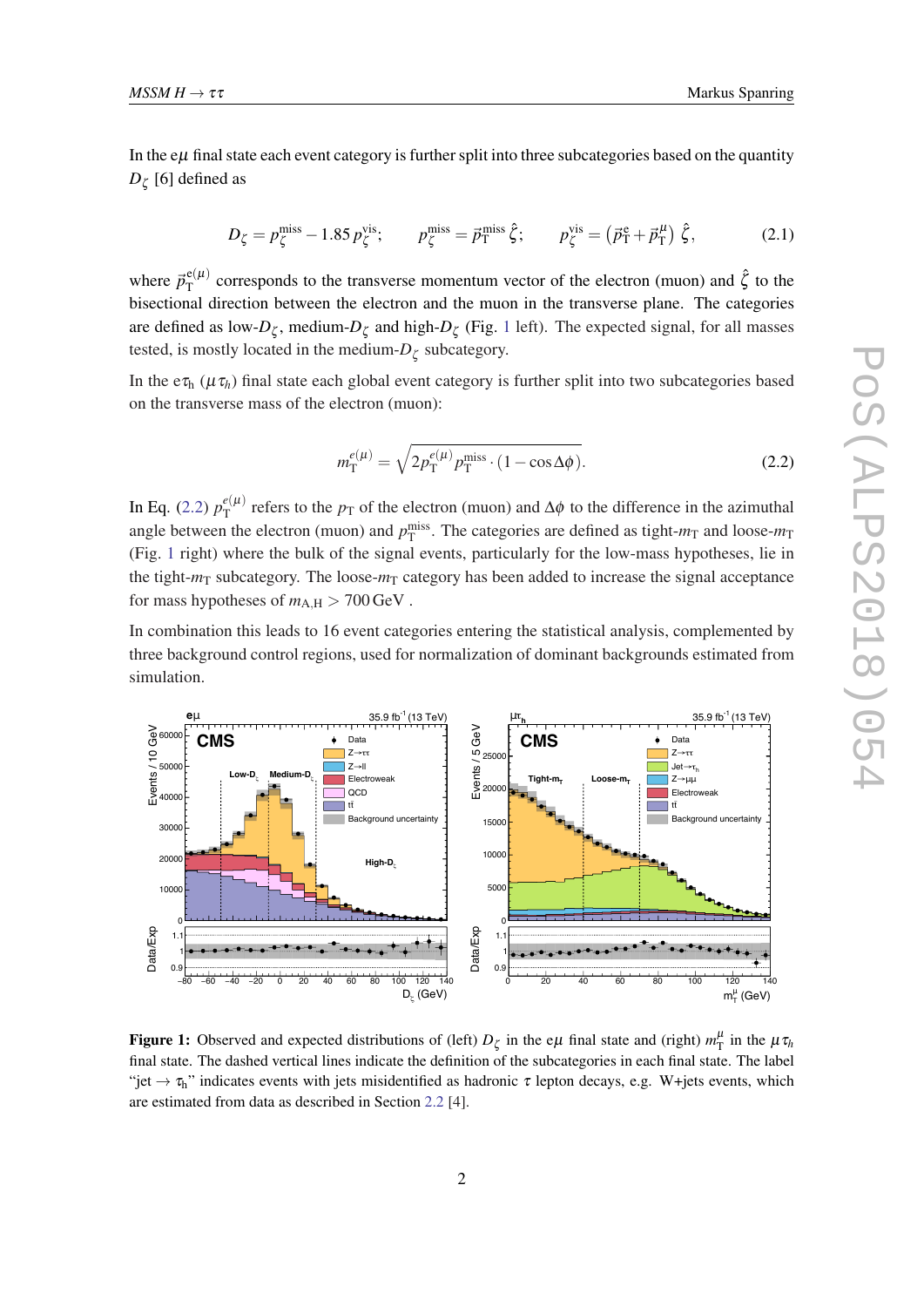#### <span id="page-3-0"></span>2.2 Background estimation

A large fraction of the backgrounds in the final states containing a hadronically decaying  $\tau$  lepton,  $e\tau_h$ ,  $\mu\tau_h$  and  $\tau_h\tau_h$ , can be attributed to jets misidentified as hadronic  $\tau$  lepton decays. To estimate these backgrounds, shape and normalization are taken from control regions in data using the "fake factor" method [7]. The number of events for a certain background *i* due to a misidentified jet is estimated from a region that differs from the signal region (SR) only by a modified  $\tau_h$  identification requirement, referred to as the application region (AR). Here, the  $\tau_h$  identification is required to fulfill the VeryLoose but not Tight (Medium) working point of the discriminant in the  $e\tau_h/\mu\tau_h$  $(\tau_h \tau_h)$  final state.

To get an estimate for the number of events from background *i* due to jet  $\rightarrow \tau_h$  misidentification in the SR the number of events is multiplied by the ratio

$$
F_F^i = \frac{N_{pass}}{N_{fail}},\tag{2.3}
$$

where *Npass* corresponds to the number of events that fulfill the Tight/Medium working point and *N<sub>fail</sub>* to the number of events that fulfill the VeryLoose but not the Tight/Medium working point of the identification discriminant. The ratio in Eq.  $(2.3)$  is obtained in a determination region  $(DR_i)$ , which is orthogonal to the AR and SR, and dominated by background *i*.

The underlying assumption in this method is that the ratio of the number of events from background *i* in the SR to the number of events in the AR is equal to the ratio  $N_{pass}/N_{fail}$  in the respective determination region DR<sub>i</sub>.

From the individually determined  $F_F^i$  a weighted factor is obtained on an event-by-event basis from

$$
F_F = \sum_i w_i F_F^i, \qquad w_i = \frac{N_{AR}^i}{\sum_j N_{AR}^j}, \qquad with \quad i, j \in \{QCD, W + jets, t\},\tag{2.4}
$$

where  $N_{AR}^i$  corresponds to the expected number of events for background *i* in the AR. The  $F_F$  is then applied to all events in the AR to obtain an estimate for the normalization and shape of the sum of QCD multijet, W+jets, and  $t\bar{t}$  events due to the jet  $\rightarrow \tau_h$  misidentification. The principal method is outlined in Fig. [2.](#page-4-0)

In the  $e\mu$  final state the background from QCD multijet events is estimated from an AR fulfilling the same selection requirements as the SR, but the charges of the leptons are required to be of the same sign. For the transition from the same charge to the opposite charge phase space extrapolation factors are derived in a DR region without event categorization, in which the isolation requirements of the leptons are chosen to be orthogonal to the SR.

All other backgrounds, apart from the ones described above, are estimates from simulation where the dominant backgrounds with genuine hadronic  $\tau$  leptons are normalized in control regions.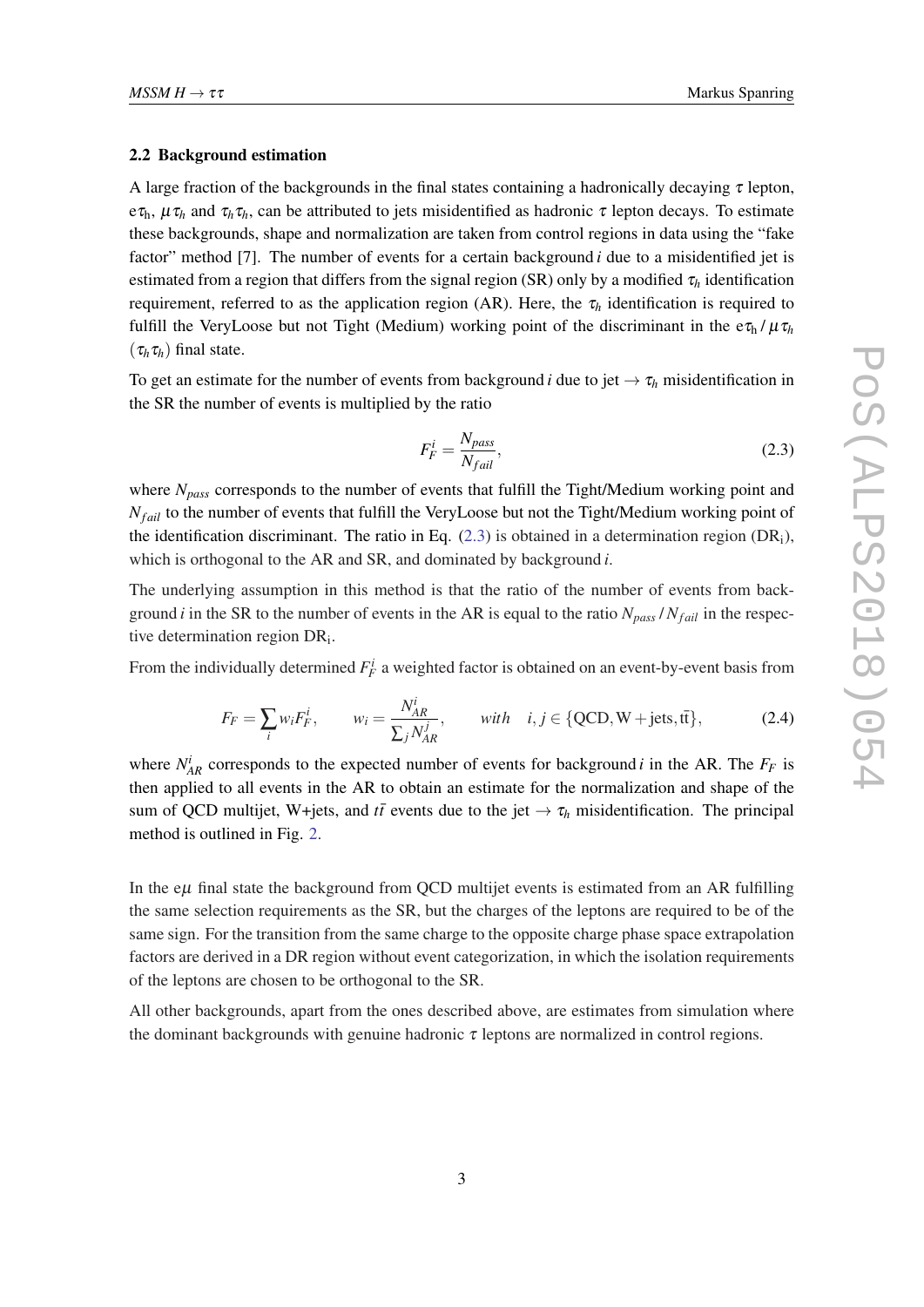<span id="page-4-0"></span>

Figure 2: Schematic of the determination and application of the  $F_F^i$  and  $F_F$  for the estimation of the background from QCD multijet, W+jets, and *tt* events due to the misidentification of jets as hadronic τ lepton decays [4].

#### 3. Results

The final discriminating variable used to search for signal is the total transverse mass  $m_T^{\text{tot}}$ , which is defined as

$$
m_{\rm T}^{\rm tot} = \sqrt{m_{\rm T}^2 (p_T^{\tau_1}, p_T^{\tau_2}) + m_{\rm T}^2 (p_T^{\tau_1}, p_T^{\rm miss}) + m_{\rm T}^2 (p_T^{\tau_2}, p_T^{\rm miss})},\tag{3.1}
$$

where the pair  $(\tau_1, \tau_2)$  can be  $(e, \mu)$ ,  $(e, \tau_h)$ ,  $(\mu, \tau_h)$  or  $(\tau_h, \tau_h)$  and the transverse mass,  $m_T$ , between two objects with transverse momenta  $p_T$  and  $p'_T$ , and relative difference  $\Delta \phi$  in the azimuthal angle is given by:

$$
m_{\rm T} = \sqrt{2p_{\rm T}p_{\rm T}' \cdot (1 - \cos \Delta \phi)}.
$$
 (3.2)

The input distributions to the statistical inference of the signal in a subset of the most sensitive event subcategories per final state are shown in Fig. [3](#page-5-0).

In the first interpretation of the data 95% confidence level (CL) upper limits are set on the product of the branching fraction for the decay into  $\tau$  leptons and the cross section for the production of a single narrow width resonance,  $\phi$ , via gluon fusion or in association with b quarks. In Fig. [4](#page-6-0) these limits are shown as a function of  $m_{\phi}$ . The expectation for an SM Higgs boson at 125 GeV is taken into account in the SM backgrounds. For the production via gluon fusion the expected limits range between 18 pb at  $m_{\phi} = 90 \,\text{GeV}$  and 3.5 fb at  $m_{\phi} = 3.2 \,\text{TeV}$ . For the production in association with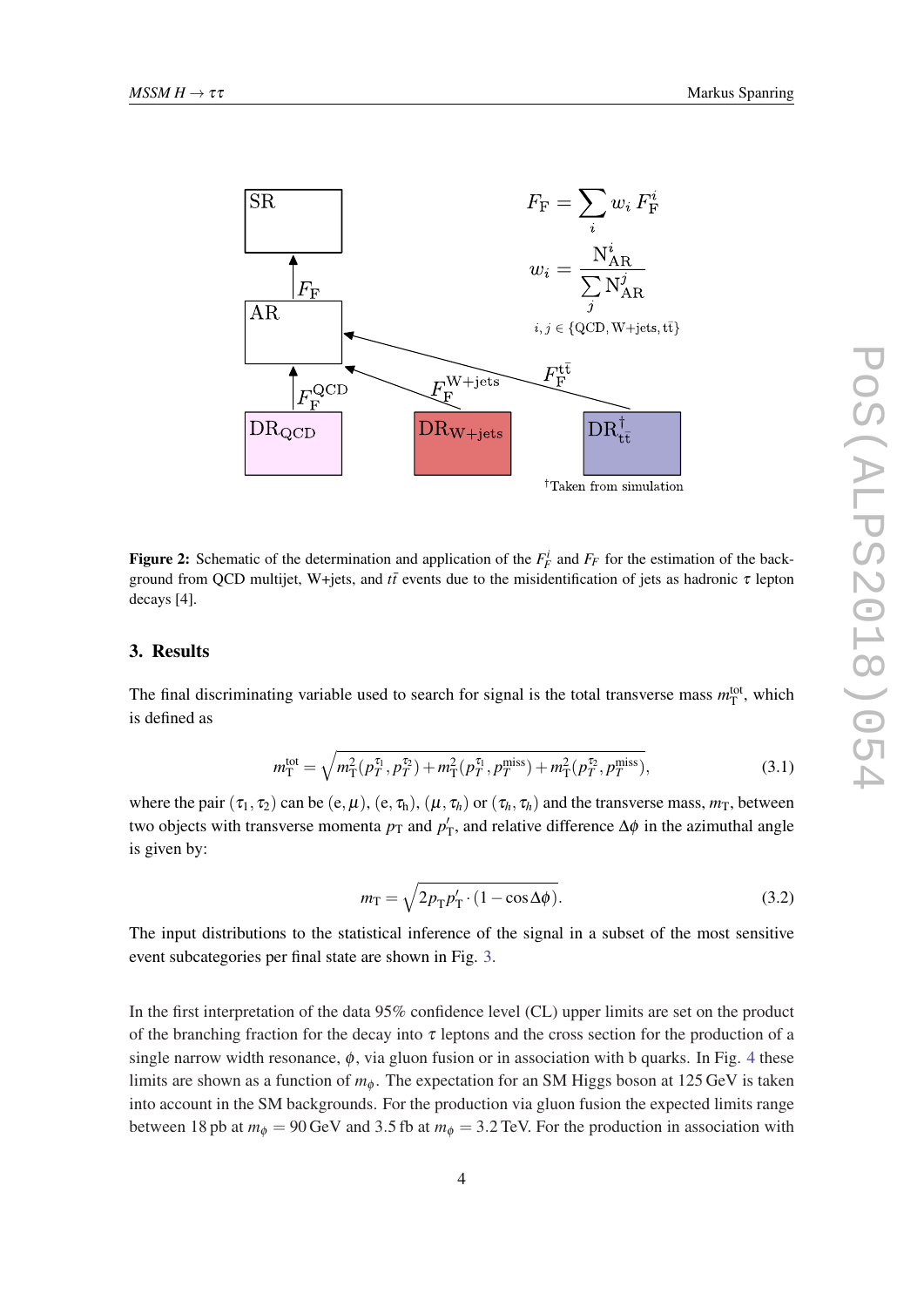<span id="page-5-0"></span>

Figure 3: Distribution of  $m_T^{\text{tot}}$  for the b-tag categories in the e $\tau_h$  (upper left),  $\mu \tau_h$  (upper right),  $\tau_h \tau_h$  (lower left) and e $\mu$  (lower right) final states. For the e $\tau_h$  and  $\mu \tau_h$  final state the most sensitive tight- $m_T$  event subcategory is shown. For the e $\mu$  final state the medium- $D_{\zeta}$  event subcategory is shown. The gray horizontal line in the upper panel of each subfigure indicates the change from logarithmic to linear scale on the vertical axis [4].

b quarks they range between 15 pb at  $m_{\phi} = 90 \,\text{GeV}$  and 2.5 fb at  $m_{\phi} = 3.2 \,\text{TeV}$ . In both cases the excluded cross section falls with increasing mass, before becoming constant at around 1 TeV. No significant deviation from the expectation is observed.

In the second interpretation of the data, exclusion contours in the  $m_A - \tan \beta$  plane are determined for two representative benchmark scenarios of the MSSM, the  $m_H^{\text{mod}+}$  and the hMSSM. In Fig. [5](#page-6-0) exclusion contours extend down to values of  $\tan\beta \approx$  6 for values of  $m_\text{A} \lesssim 250\,\text{GeV}$  . For the  $m_\text{H}^{\text{mod+}}$ scenario those parts of the parameter space in which  $m_h$  deviates by more than  $\pm 3$  GeV from the mass of the observed Higgs boson at 125 GeV are indicated by a red hatched area. Over the whole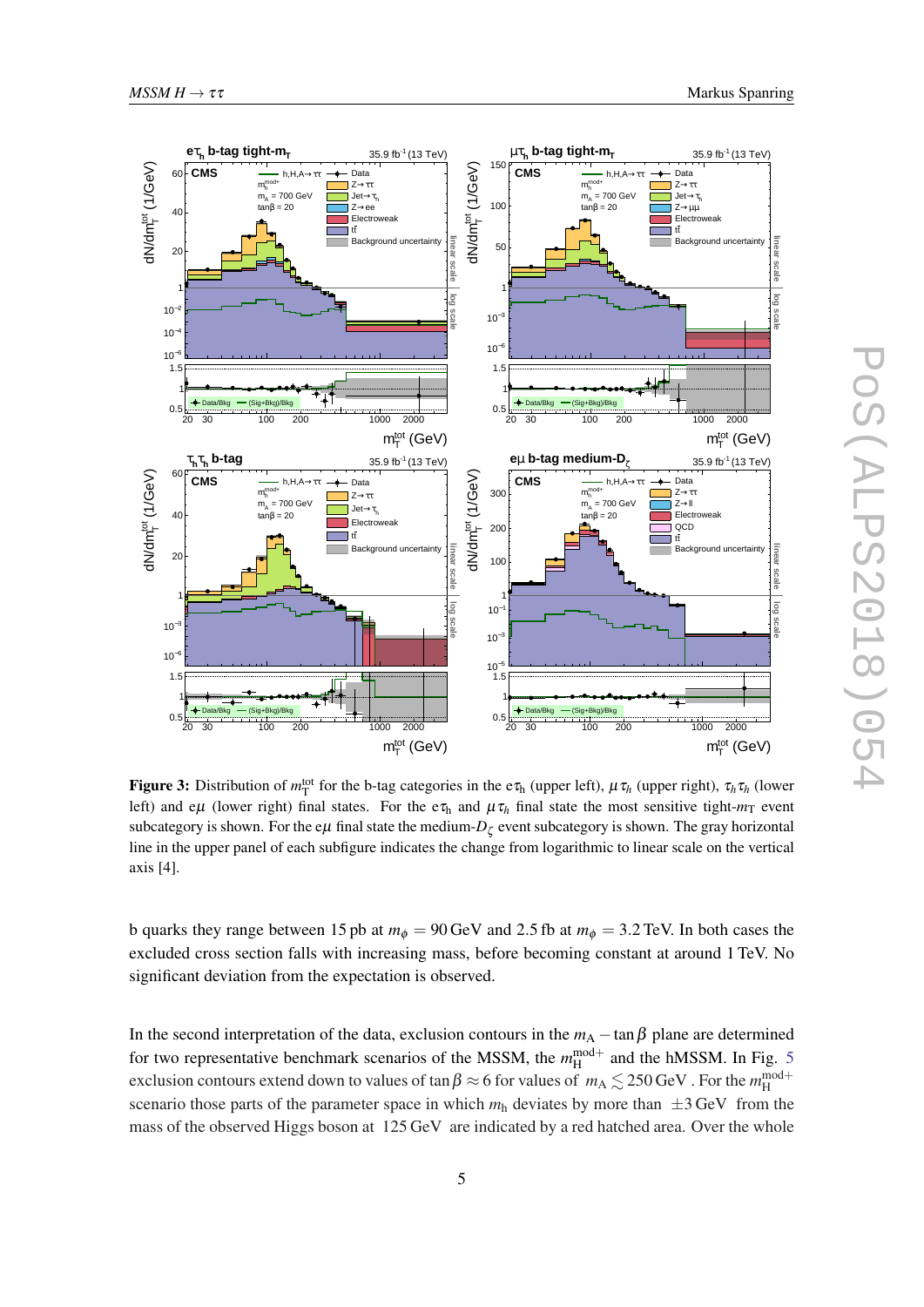

<span id="page-6-0"></span>mass range the observed exclusion contours follow the expectation with the largest deviations still contained in the 95% confidence interval for the variation of the expected exclusion.

Figure 4: Expected and observed 95% CL upper limits for the production of a single narrow resonance,  $\phi$ , with a mass between 90 GeV and 3.2 TeV in the  $\tau\tau$  final state (left) for the production via gluon fusion (gg $\phi$ ) and (right) in association with b quarks (bb $\phi$ ) [4].



Figure 5: Expected and observed 95% CL exclusion contour (left) in the MSSM  $m_H^{\text{mod}+}$  and (right) in the hMSSM scenarios. The expected median is shown as a dashed black line. The dark and bright gray bands indicate the 68 and 95% confidence intervals for the variation of the expected exclusion. The observed exclusion contour is indicated by the colored blue area. For the  $m_H^{\text{mod}+}$  scenario, those parts of the parameter space, where  $m_h$  deviates by more than  $\pm 3$  GeV from the mass of the observed Higgs boson at 125 GeV are indicated by a red hatched area [4].